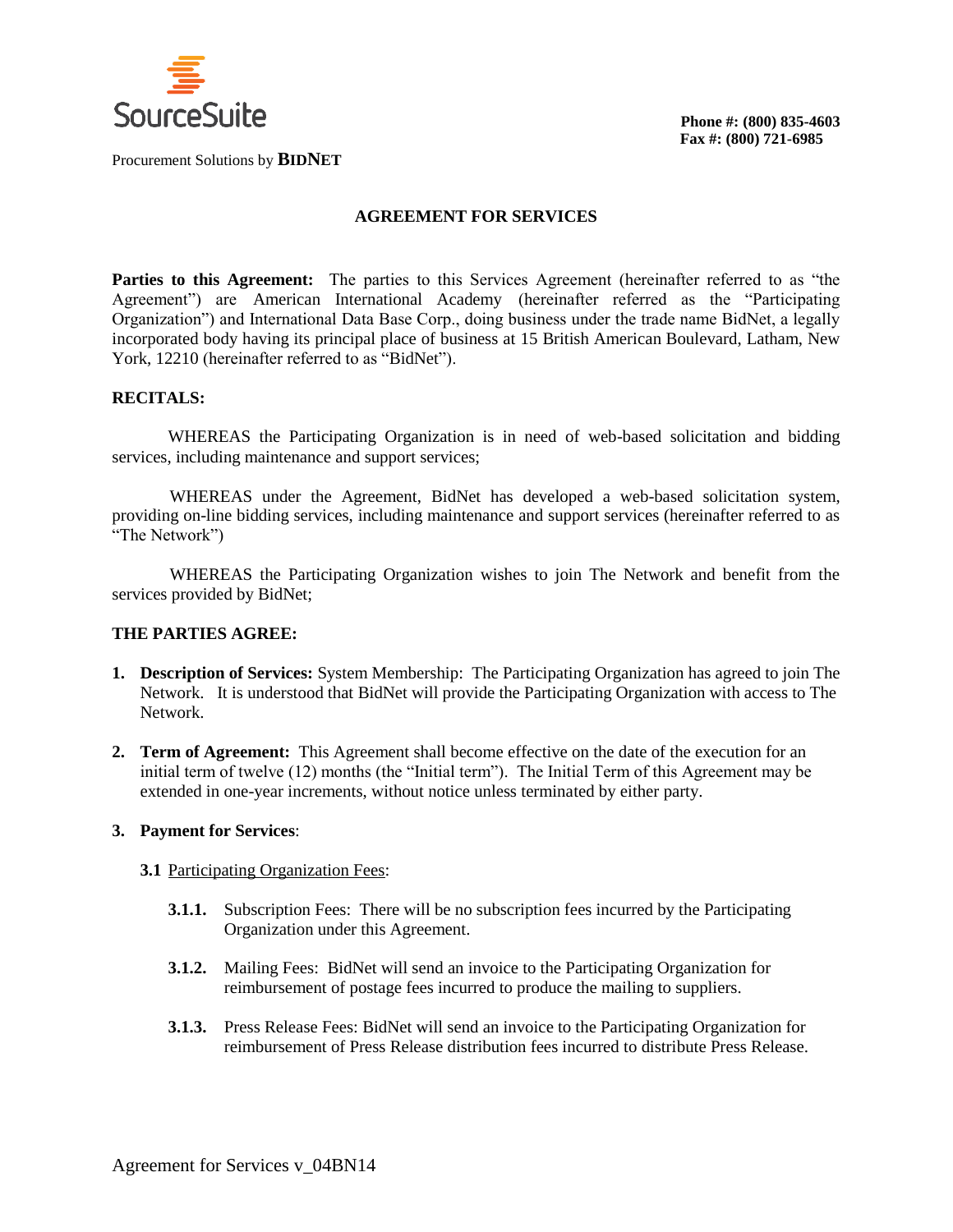

#### Procurement Solutions by **BIDNET**

- **3.1.4.** Programming Fees: The Participating Organization agrees to use The Network on an "as is" basis. Any customized work requested by the Participating Organization shall be made available at One Hundred and Twenty-five dollars (\$125) per hour.
- **3.1.5.** Surplus Auction Fees: Should the Participating Organization choose to use the Surplus Auctions program to sell unwanted goods and equipment, a 5% commission will be paid to BidNet for items sold.
- **3.1.6.** Future Enhancements: BidNet reserves the right to offer future services to the Participating Organization which may or may not include service fees.

# **3.2** Supplier Registration Fees:

- **3.2.1.** Basic Service:This option gives suppliers access to search for documents of interest for all Participating Organizations actively using The Network at no charge, but requires them to remember to login frequently to ensure they are able to view opportunities before they close. This includes bids, addendums and awards.
- **3.2.2.** Optional Value Added Service: Suppliers that choose to register for the value added service option will be charged a nominal annual subscription fee. This includes notification from all Participating Organizations when bids, addendums and awards are posted on The Network that matches their profile.
- **3.2.3.** Future Enhancements: BidNet reserves the right to offer future services to all registered suppliers which may or may not include separate service fees.
- **4. Termination:** This Agreement may be terminated by either party upon sixty (60) days notice. Notice shall be in writing, sent by certified mail, return receipt requested.
- **5. Entire Agreement:** This Agreement constitutes the entire understanding of the parties and the parties agree that there are no other understandings, representations or warranties, either expressed or implied, whether written or oral, made by either party, except as stated within this Agreement.
- **6. Amendments:** No alteration of this Agreement shall be valid unless made in writing and signed by the parties and no oral understanding or agreements not incorporated herein shall be binding on the parties.
- **7. Governing Law:** This Agreement shall be governed by the laws of the State of Michigan.
- **8. Severability:** If any provision of this Agreement will be held to be invalid or unenforceable for any reason, the remaining provisions will continue to be valid and enforceable.
- **9. Work Product Ownership:** Any copyrightable works, ideas, discoveries, inventions, patents, products, or other proprietary information developed in whole or in part by BidNet in connection of this Agreement, will be the exclusive property of BidNet.